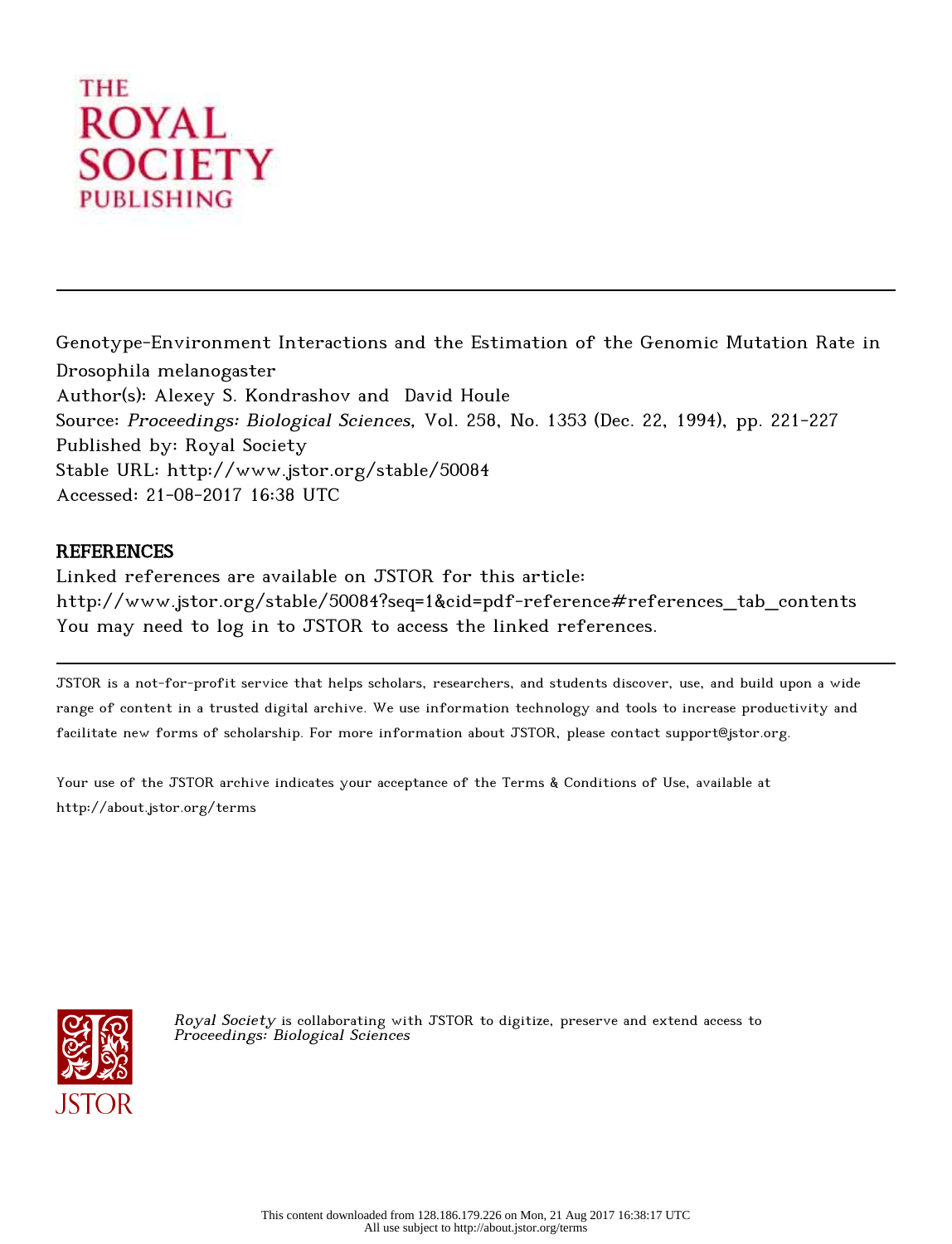# Genotype-environment interactions and the estimation of the genomic mutation rate in Drosophila melanogaster

ALEXEY S. KONDRASHOV1 AND DAVID HOULE2

<sup>1</sup> Section of Ecology and Systematics, Cornell University, Ithaca, New York 14853, U.S.A.  $^{2}$  Department of Zoology, University of Toronto, Toronto, Ontario, Canada M5S 1A1

#### SUMMARY

We have studied the relative fitnesses of three genotypes of *Drosophila melanogaster* in 50 environments. Two genotypes, the MA lines, had accumulated mutations in the absence of natural selection over 62 generations. The third was a related strain where selection had continued to act. The environments differed in three factors: parental density, dilution of the medium, and the temperature regime and medium composition. Our measure of fitness assessed fecundity and viability relative to a reference genotype. Both MA lines always had lower fitnesses than the selected line, but the difference increased dramatically with dilution of the medium and, especially, crowding. Under the most severe conditions, the performance of the MA lines approached 0. This increased difference in harsh conditions may be caused both by a uniform increase in the magnitude of deleterious effects of all mutations and by the exposure of mutations which are essentially neutral under benign conditions. If the second cause is important, previous experiments are likely to have underestimated the genomic deleterious mutation rate in Drosophila melanogaster more than previously thought.

### 1. INTRODUCTION

 Genotype-environment interactions for relative fitness are widespread in nature. For example, studies of inbreeding depression and heterosis in crops (Barlow 1981) and natural populations (Mitton & Grant 1984; Zouros & Foltz 1987; Dudash 1990) show that average fitness differences are magnified in harsh conditions. The interactions over a set of genotypes and environments may be classified into one of three categories, depending on whether inferior genotypes in the sample are always deleterious (unconditionally deleterious), deleterious under some environments and neutral under the rest (conditionally neutral), or deleterious in some environments and beneficial in others (conditionally beneficial).

 Conditionally beneficial variation has received a great deal of attention, as switching of fitness ranks of genotypes may maintain polymorphism (see Gillespie & Turelli 1989; Gillespie 1991). In Drosophila pseudo obscura, different inversions are favoured at different temperatures (Wright & Dobzhansky 1946; Birch 1955). Numerous other examples have also been documented (see, for example, Place & Powers 1984; Takano et al. 1987), although there are few cases where it is clear that polymorphisms are indeed protected.

 In the unconditionally deleterious case, the en vironment affects only the magnitude of differences among genotypes. Many morphological mutants seem always to be deleterious (see, for example, Lindsley & Zimm 1992), although their effects may be increased in a poor environment (see, for example, Lewontin & Matsuo 1963).

 Conditionally neutral variation is more difficult to document. Still, stocks bearing morphological muta tions often have fitnesses indistinguishable from those of wild-type stocks in benign conditions, but become quite inferior in stressful environments (Lewis 1954; Birch 1955; Bakker 1961; Lewontin & Matsuo 1963). Other cases may include some allozyme poly morphisms in Escherichia coli (Dykhuizen & Hartl 1983) and temperature- and nutrition-sensitive mutations (see, for example, Suzuki et al. 1975). Kimura (1983) has emphasized the potential importance of such variation for evolution.

 New non-neutral mutations are usually assumed to be mostly unconditionally deleterious (see Crow & Simmons 1983). Here we report data showing that the relative fitnesses of genotypes where spontaneous mutations were allowed to accumulate are lower in harsh environments, suggesting the possibility that conditionally neutral mutations may be common. If so, fitness assays under benign conditions only may underestimate the total genomic deleterious mutation rate.

#### 2. METHODS

 We have studied three lines which were derived from a large laboratory population, IV (Charlesworth & Charlesworth 1985). During their initiation, the eye mutant sparkling-poliert was introduced. Two were obtained from an experiment where mutations accumulated freely in the second chromosome (Houle et al. 1994). The third line, Selected, is related to the MA lines, but was drawn from a population maintained under conditions where natural

Proc. R. Soc. Lond. B (1994) 258, 221-227 221 C 1994 The Royal Society Printed in Great Britain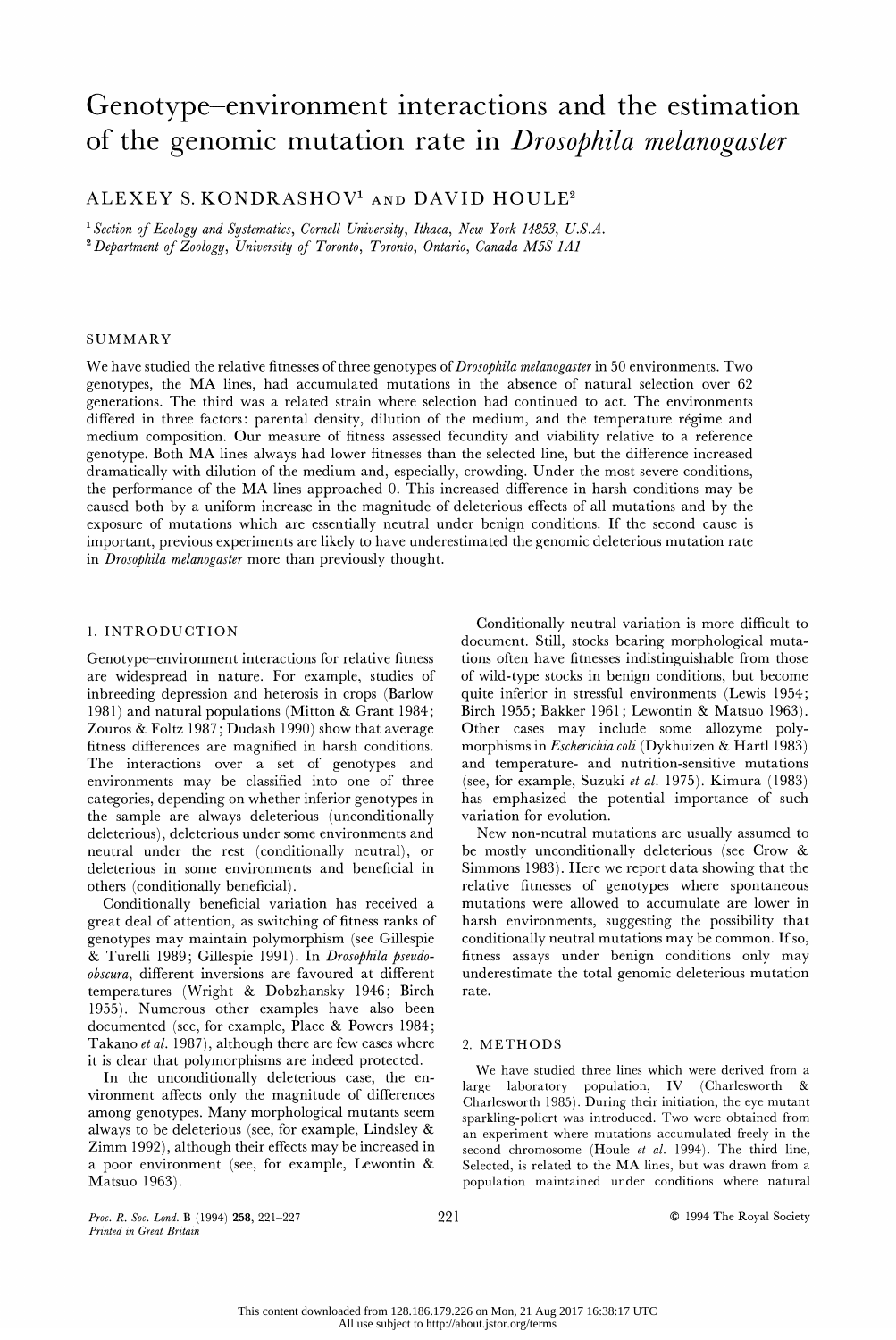selection minimized the accumulation of new mutations (Houle et al. 1994). For this experiment, 16 second chromosomes were extracted from this population and then pooled. To choose the MA lines, a sample of 45 lines at generation 62 of accumulation were assayed for fitness by the Sved technique (Sved 1971; Houle et al. 1992). Wild-type chromosome frequencies at the end of the experiment ranged between 0.68 (line 51) and 0.58 (line 58). These two lines thus have the highest and the lowest fitness, and were used here.

 The approach of Timofeev-Resovsky (1934) was used to assay the relative fitness of lines. Mated females from the marked test line (51, 58 or Selected) and a wild-type reference line are allowed to oviposit in the same bottle. The females were then removed and the offspring counted. The ratio of counts of test and reference phenotypes, which reflects both female fecundity and egg-to-adult viability, is a measure of relative fitness, and will be called productivity. The original IV population was used as a reference line.

 Starting two generations before the experiment, a constant number of young flies were used to initiate the culture bottles. Then, 15 d before the initiation of this experiment, 12 male and female flies (5-7 d old) of the IV or test genotypes were allowed to oviposit for 48 h in bottles with a diameter of 60 mm. This resulted in 200-300 eggs per bottle, well below the carrying capacity of the bottles, which was about 500 flies.

 Emergence began 9 d later and, 5 d before the experiment, all flies which had eclosed from each line were mixed together, and transferred into fresh bottles, seeded with abundant live yeast, at a density of about 100 flies per bottle. The measurements of productivity were taken in bottles with a bottom diameter of 52 mm containing 30 ml of medium. To initiate the experimental bottles, the males were removed and test and reference females combined in a ratio of three test to one reference female. This ratio was chosen to allow adequate estimation of productivity of all genotypes. Groups of females were placed on the appropriate medium (see below), seeded with 10 mg of live yeast, and placed at 25  $^{\circ}$ C. After 24 h the females were discarded. Eclosing flies were counted daily from 9 d to 21 d after oviposition.

 Except during the experimental generation, flies were reared at 25  $\mathrm{^{\circ}C}$ , on a medium consisting of 2 g brewers yeast, 8 g corn flour, 8 g sucrose, 1.0 g agar, and 0.2 ml of proprionic acid for each 100 ml of deionized water. Live dry bakers yeast was added to enhance the fecundity of females. Flies were maintained on a  $12:12$  h L:D cycle. CO<sub>2</sub> anaesthesia was used when necessary. The only difference of these conditions from those in previous experiments with these lines (Houle et al. 1992, 1994) is the use of corn flour instead of corn meal and the addition of live yeast.

 Environmental variation was introduced on three axes. First, two combinations of temperature and medium ('environments') were used. In the 'constant' environment flies were reared on standard medium at 25 °C. In the 'variable' environment, flies were reared with a diurnal alternation of temperature between  $29^{\circ}$ C during the 18 h day, and 8 °C during the 6 h night. The medium included of 2 g brewers yeast, 5 g of corn flour, 5 g of sucrose, 5 ml ethanol, 3.5 g agar, and 0.2 ml of propionic acid for each 100 ml deionized water.

 Secondly, the dilution of the medium was varied. The concentrations of all ingredients except agar and propionic acid were  $100\%, 75\%, 55\%, 40\%$  and  $30\%$  of that described above; these are referred to as dilutions 1-5, respectively. The concentration of propionic acid was 0.2 ml per 100 g in dilutions 1 to 3, and 0.1 ml per 100 g in dilutions 4 and 5. Third, total parental female densities of 8, 16, 32, 64

 or 128 per bottle were used, each with a 3: 1 ratio of test to reference females. Each of the three test genotypes were assayed in each of the 50 environments in two replicates, so the total sample size of the experiment was 300 bottles. Statistical analyses were performed by using sas  $(1988a, b)$ . The raw data from these experiments are available from the authors.

#### 3. RESULTS

 In the constant environment, feeding by the larvae liquefied the medium within a few days. Thus only medium to a depth of approximately one larval body length was available; the microflora of the cultures would have been primarily anaerobic (Gordon & Sang 1941). In the variable environment the medium remained solid because of the higher concentration of agar. Larvae were unable to burrow into the medium until the second instar. Larvae reached the bottom of the bottles starting on the fourth day after oviposition and the resulting tunnels remained open. Thus the whole volume of the medium was utilized by the older larvae, and, probably, by aerobic microorganisms. The emerging flies were much larger at low densities and on undiluted media under both environments.

 All three environmental factors affected either the number of flies emerging or their average development time. Figure 1 shows the average numbers of flies eclosing per bottle in each of the 50 environments. Analyses of variance show that all three factors, as well as all interactions, are significant at  $p < 0.0001$ . The average number of flies eclosing was 204 in the constant and 459 in the variable environment. We attribute this to drowning of larvae in the liquefied medium in the constant environment, and to the greater utilization of the medium and perhaps the presence of ethanol, which can stimulate oviposition or enhance survivor ship, in the variable environment.

 Dilution of the medium reduced the number of eclosing flies. The regression slope  $(b)$  with dilution was  $-56$  ( $p < 0.0001$ ) in the constant and  $-91$  ( $p <$  0.0001) in the variable environment. In the constant environment, the number of offspring decreased slightly with  $log_e$  parental density ( $b = -14$ ,  $p <$  0.0005). This suggests that the carrying capacity of the bottles was already reached with the lowest density, and increasing the number of parents markedly increased competition. Overall, in the variable en vironment, the number of offspring grew with density  $(b = 90, p < 0.0001)$ . Analyses within each dilution show that the relation changes from significantly positive in dilutions 1-3 to significantly negative in dilution 5. Even with undiluted food, while density increases 16-fold, offspring number increases less than threefold, showing that competition is stronger at high density.

 Figure 2 presents the average development time of all flies in each environment. Analysis of variance (ANOVA) shows that all factors and interactions are significant, except dilution x environment and dilution x density. Mean development time was 12.83 d in the constant, and 13.99 d in the variable environment. Within both environments development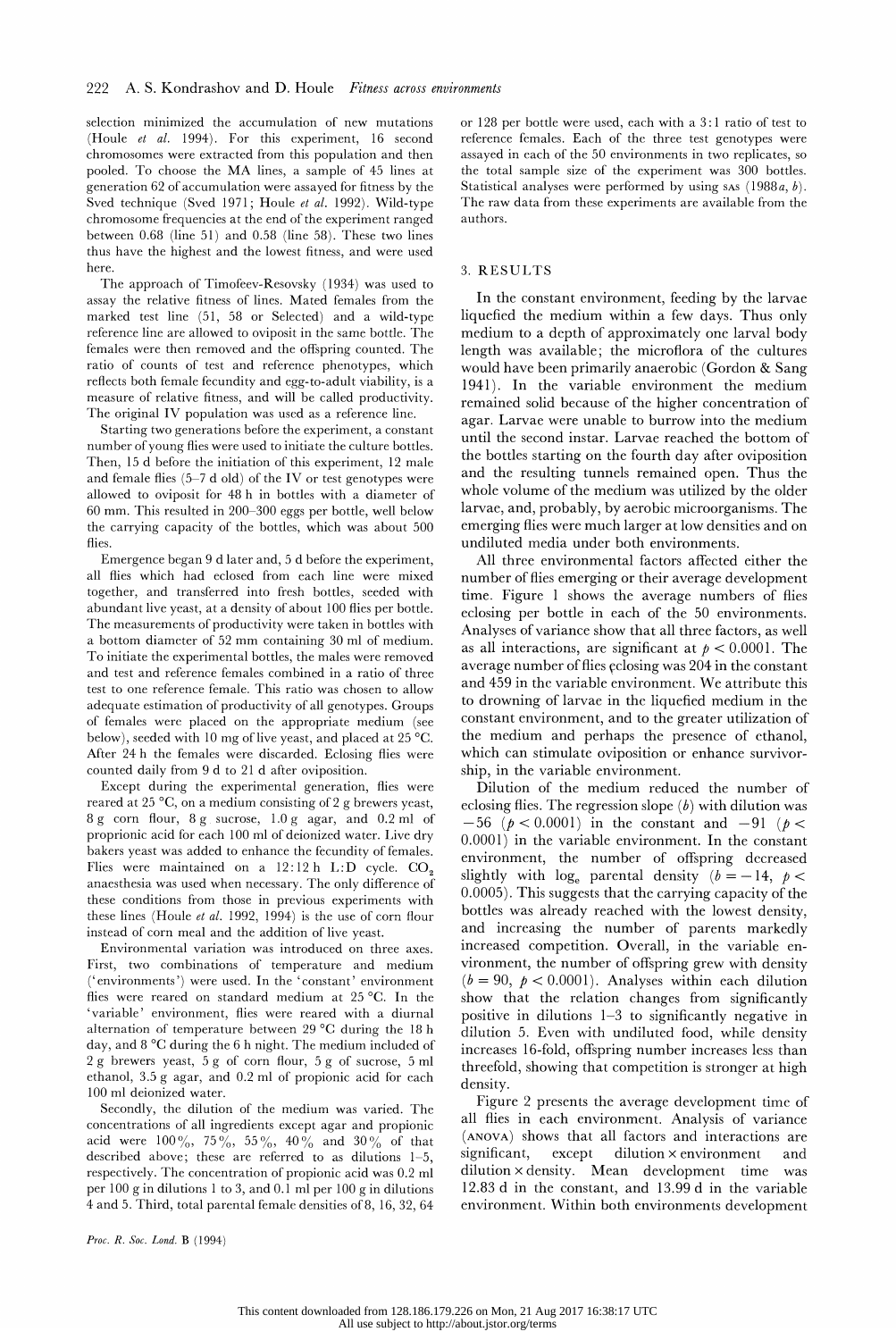

 Figure 1. Mean number of flies of all genotypes eclosing in each environment:  $(a)$  constant,  $(b)$  variable.



 Figure 2. Mean development time in days over all genotypes in each environment:  $(a)$  constant,  $(b)$  variable.

time increases significantly with log<sub>e</sub> parental density (constant,  $b = 1.4$ ; variable,  $b = 1.0$ ;  $p < 0.0001$  for both), consistent with our interpretation of the relative insensitivity of the number of emerging flies to density. Surprisingly, there is no significant relation between development time and dilution in either environment.

Proc. R. Soc. Lond. B (1994)

 The norms of reaction for the productivity of each test line, calculated as the number of  $spa<sup>pol</sup>$  progeny over three times the number of wild-type progeny, are shown in figure 3. Test genotypes generally have mildly reduced productivity in benign conditions but, as density or dilution increases, the productivity of all test genotypes drops. Analyses of covariance (ANCOVAS) within each environment were performed with line as a classification variable, and dilution and  $log<sub>e</sub>$  density as covariates. In both environments, Selected and MA lines are significantly different by SNK tests ( $p <$  0.0001), but lines 51 and 58 are not. In the variable environment, the slopes for the other factors are homogeneous over lines. For dilution the slope is  $-0.10$  ( $p < 0.0009$ ), and for log<sub>e</sub> density the slope is  $-0.37$  ( $p < 0.0001$ ). In the constant environment, the slopes for  $log<sub>e</sub>$  density for different genotypes are not homogeneous. This is due to a significant difference between Selected ( $b = -1.07$ ,  $p < 0.0001$ ) and MA slopes (for both lines,  $b = -0.53$ ,  $p < 0.0001$ ). The effect of dilution is homogeneous with a slope of -0.22. The larger slopes for density than for dilution are interesting, given the marked effect which dilution has on the total number of progeny. Lines 51 and 58 had the most dissimilar fitness among MA lines in a Sved cage test (see Methods), but were never signifi cantly different in our assay, although line 51 did have higher mean productivity than line 58 (0.624 against 0.556 in the constant, 0.588 against 0.561 in the variable environment). This could reflect genotype environment interactions, or the results of the Sved test might have involved aspects of fitness not included in productivity, such as mating ability.

 The bumpy surface for the Selected line in the variable environment is at odds with the relatively smooth surfaces for the other treatments, suggesting that we may have made an experimental error, although we have no evidence as to its nature.

 Figure 4 shows the productivity of the two MA lines relative to that of the Selected in the same treatments. The relative productivity of the MA lines decreases with increasing dilution and, especially, density. Within environments the effects of both dilution and log<sub>e</sub> density are homogeneous over lines. In both environments, the effect of loge density is significant at  $p < 0.0001$  (constant  $b = -0.133$ ; variable b  $= -0.229$ ). The effect of dilution is significant in the constant  $(b = -0.051, p < 0.0001)$  but not in the variable environment ( $b = -0.022$ ,  $p < 0.4$ ).

 The development times of the test genotypes relative to those of the reference are shown in figure 5. In the constant environment, slopes are homogeneous over lines. Line 58 has a significantly longer development time than the Selected or line 51. Relative development time is more sensitive to  $log<sub>e</sub>$  density than to dilution (dilution,  $b = -0.0508$ ,  $p < 0.0001$ ; density, b  $= -0.12$ ,  $p < 0.0001$ ). The effects of density and dilution are not homogeneous between lines in the variable environment, but there are no significant differences in overall means of lines. The effects of dilution are significant at  $p < 0.01$  for each line, with slopes for the Selected, line 51 and line 58 of  $-0.017$ ,  $-0.044$  and  $-0.030$ , respectively. The effect of log<sub>e</sub>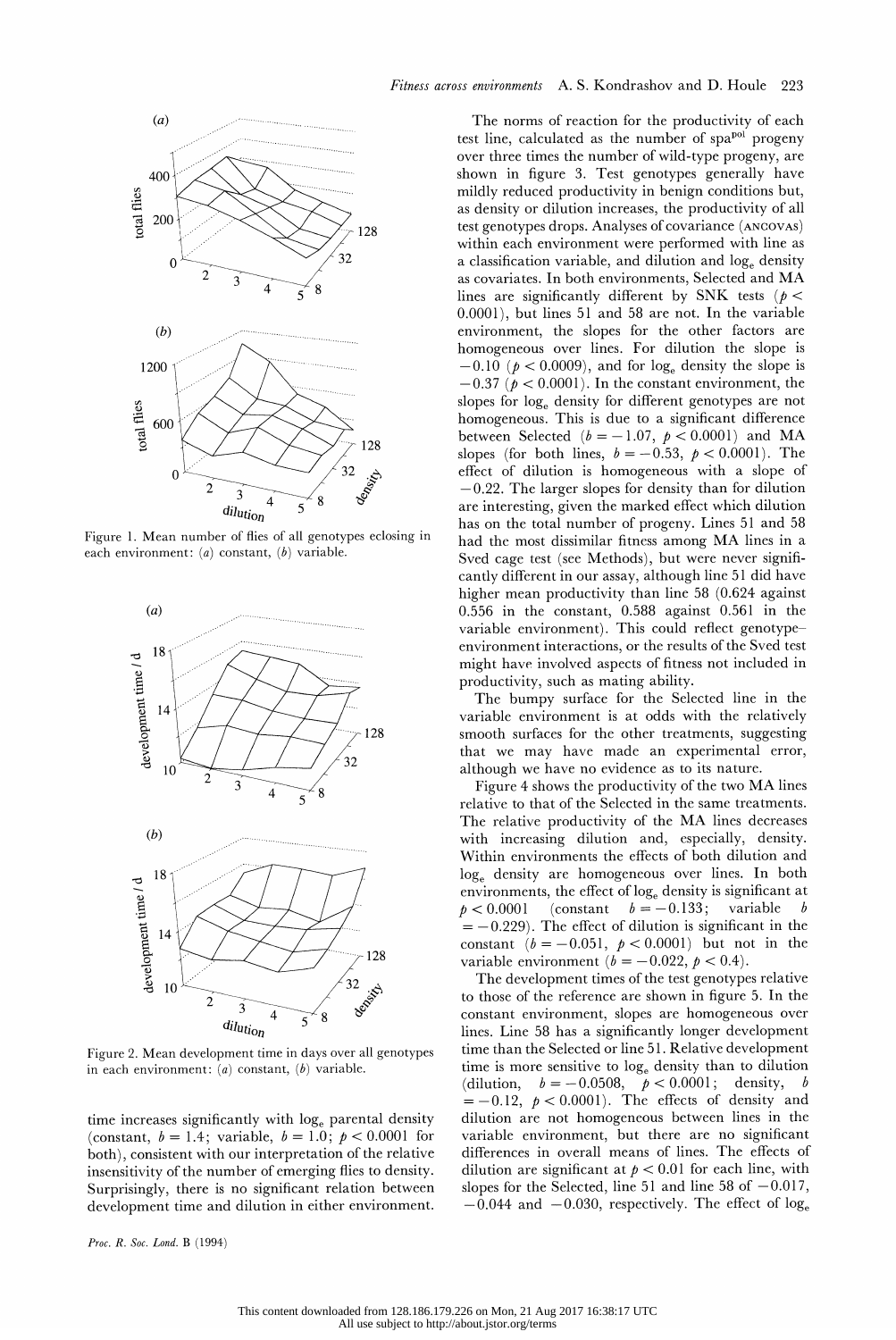

 $\mathcal{L}^{\mathcal{L}}(\mathcal{L}^{\mathcal{L}})$  . In the set of the set of the set of the set of the set of the set of the set of the set of the set of the set of the set of the set of the set of the set of the set of the set of the set of Figure 3. Mean productivity of each test genotype, relative to the IV reference: (a) Selected, (b) line 51, (c) line 58; in each case, (i) constant, (ii) variable.



Figure 4. Mean productivity of the MA genotypes, relative to the productivity of the Selected genotype: (a) line 51,  $(b)$  line 58; in each case, (i) constant, (ii) variable.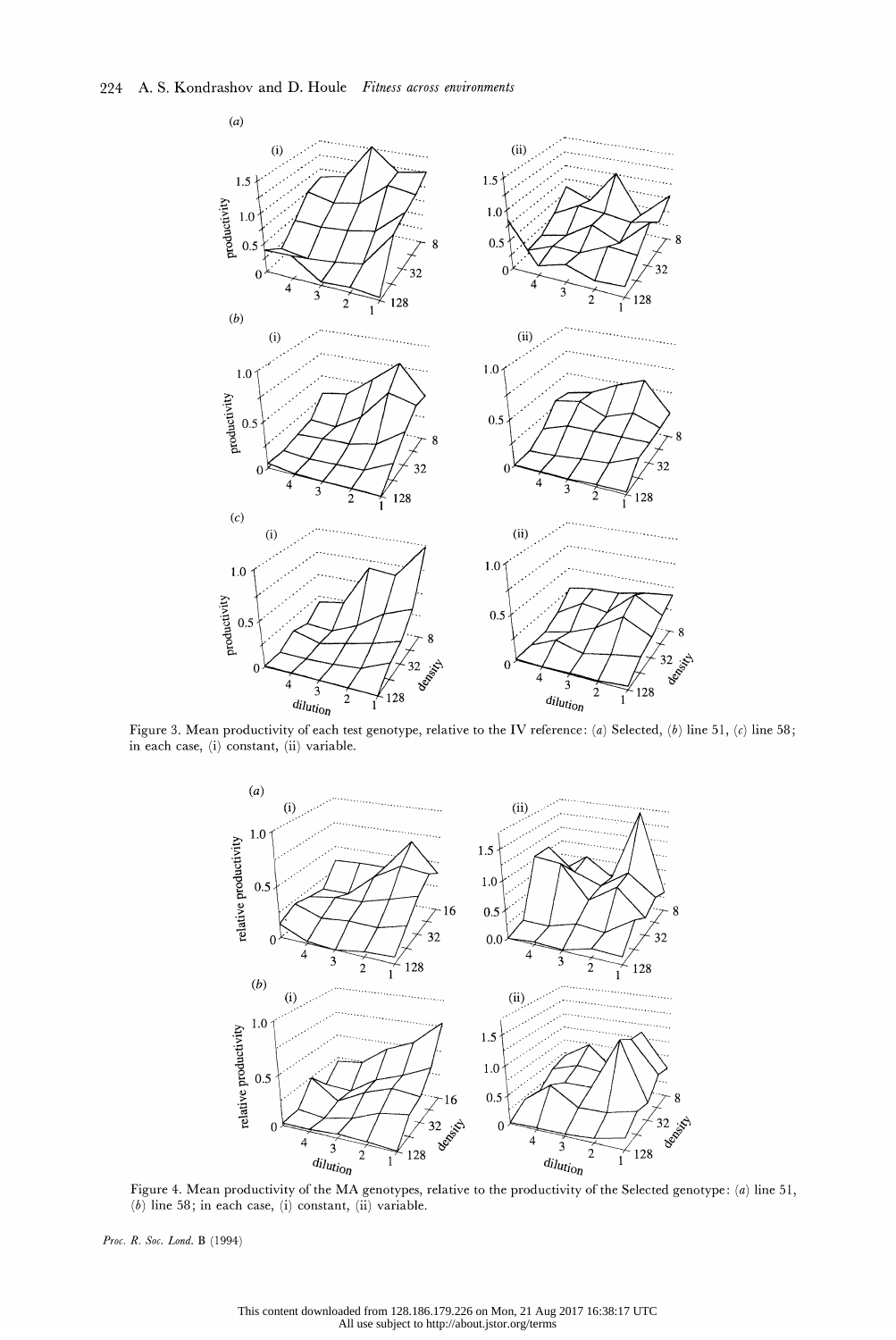

(i) constant, (ii) variable.

 density is also negative in each case, with slopes for Selected, line 51 and line 58 of  $-0.001$  (n.s.),  $-0.043$  $(p < 0.01)$  and  $-0.037$   $(p < 0.01)$ , respectively.

 Close examination of the pattern of eclosion suggests that the fitness of MA lines in the most competitive conditions is even lower than is suggested by the results above. The only MA flies eclosing at the highest density had relatively rapid development. They prob ably escaped the severest competition by initiating development early, while live yeast was still abundant. After this early peak of emergence, the fitness of line 51 is essentially 0 (data not reported).

## 4. DISCUSSION

 We have estimated norms of reactions of a fitness component for three genotypes while varying three environmental factors. For each treatment, changing any one of the three factors had an effect on either the total number of flies eclosing or their development time. Both density and dilution had clear, simple and predictable (Sang 1950; Robertson 1960; Ashburner & Novitski 1978) effects. Density clearly affects  competition in that offspring number does not increase proportionally with the number of parents. Devel opment time increases with density. Dilution also seems to have been a source of stress for the larvae. It reduced the offspring number, although this may also have been due to reduced oviposition. In addition, offspring size was noticeably reduced at high densities and dilutions. The effect of' constant' against 'variable' environment is less clear. The variable environment was designed to increase the complexity of the cultures, and it is difficult to compare their relative quality.

 The productivities of all three test lines declined dramatically with the quality of the environment, relative to an outbred reference population. This effect was particularly marked as density increased. The productivity of the Selected line differed by a factor of at least 10 within each environment, while the productivity of both MA lines declined almost to 0 in the most crowded conditions. Similar observations led Wallace (1968) to argue that selection tends to be 'soft', i.e. acts in both a frequency- and density dependent manner. We have also demonstrated a weaker dependence between fitness and the harshness of the physical environment.

Interestingly, the decline of productivity at high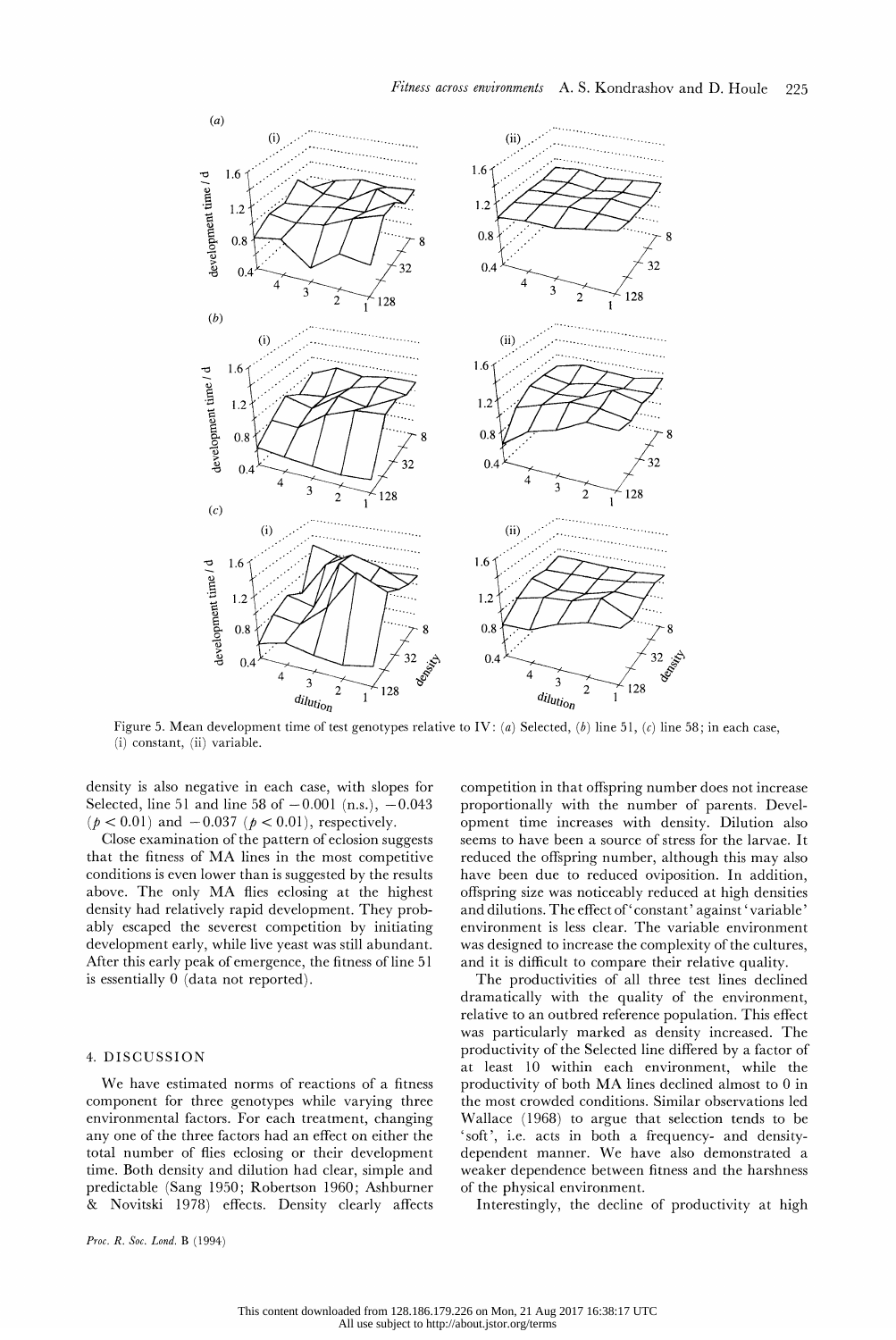density is most marked in less diluted medium. We suspect that in the high-density, high-dilution environments, genotype-independent differences in reaching the limited supply of live yeast may have been a major determinant of survivorship. In these treat ments most of the larvae failed to complete de velopment.

 Density-dependent changes in relative fitness of laboratory cultures of *Drosophila* are common (see, for example, Dobzhansky & Spassky 1944; Lewontin 1955; Birch 1955; Lewontin & Matsuo 1963; Clark & Feldman 1981). Fitness differences are usually greatest at high (Lewis 1954; Bakker 1961; Moree & King 1961) or extreme densities (Lewontin & Matsuo 1963). Our data are exceptional only in the magnitude of the decline in fitness of the MA lines with increasing density. There are counter-examples where fitness differences seem to be greatest in benign conditions (Clark & Feldman 1981, Mueller & Ayala 1981), although neither of these studies used competitive measures of fitness.

 The ratio of the decline of the mean fitness to the increase in its variance due to accumulation of mutations in the absence of selection provides a minimum estimate of the genomic deleterious mutation rate, U, and a maximum estimate of the average coefficient of selection against a mutation, s (Mukai 1964; Mukai et al. 1972; Crow & Simmons 1983). If all new mutations are unconditionally deleterious, a change of experimental conditions may alter s, but will not affect the estimate of U. However, if some mutations are conditionally neutral they may be missed by assaying performance in a good environment, causing an underestimate of U.

 Productivity of MA lines relative to the Selected line is markedly lower under harsh conditions. To de termine the contribution of conditionally neutral mutations to this, one needs to compare the estimates of  $U$  and  $s$  in good and simple with that in harsh and complex enironments. It is desirable to include as many potential components of fitness as possible. For example, conventional laboratory experiments do not assay dispersal, sensory physiology, and predator avoidance behaviours. The genes involved in these may be both numerous and to some extent independent of those whose effects are seen under simple conditions. If this is so, the conditions under which fitness is assayed could have a major impact on estimates of  $U$  and s, and it will be very difficult to avoid under estimating them.

 However, the fact that most changes in relative productivity seem to result from changes in density suggests that previous experiments already include the sort of effects we have seen. Mukai (1964; Mukai et al. 1972) assayed viability under fairly crowded conditions which may have been similar to our high-density, low dilution, constant environment. The situation is po tentially more complex in the Sved cage test used by Houle et al. (1992). Here, density is unregulated over a series of generations, and so conditions are quite competitive. However, density in the cages has a positive correlation with the frequency of the test chromosome. This introduces a genotype-environment

 correlation, which, given our results, would tend to reduce the variance among lines. Only further measure ments of fitness components under harsh and complex environments can help resolve these questions con cerning estimation of the genomic deleterious mutation rate.

 We thank B. Charlesworth and M. Lynch for discussions and support. This work was supported by NIH grants GM36827 to M. Lynch and AG07748 to B. Charlesworth.

### REFERENCES

- Ashburner, M. & Thompson, J. N. 1978 The laboratory culture of Drosophila. In The genetics and biology of Drosophila, vol. 2a, (ed. M. Ashburner & T. R. F. Wright), pp. 1-109. London: Academic Press.
- Bakker, K. 1961 An analysis of factors which determine the success in competition for food among larvae of Drosophila melanogaster. Arch. Neerl. Zool. 14, 200-281.
- Barlow, R. 1981 Experimental evidence for interaction between heterosis and environment in animals. Anim. Breed Abstr. 49, 715-737.
- Birch, L. C. 1955 Selection in Drosophila pseudoobscura in relation to crowding. Evolution 9, 389-399.
- Charlesworth, B. & Charlesworth, D. 1985 Genetic vari ation in recombination in Drosophila. I. Responses to selection and preliminary genetic analysis. Heredity 54, 71-83.
- Clark, A. G. & Feldman, M. W. 1981 Density-dependent fertility selection in experimental populations of Drosophila melanogaster. Genetics 98, 849-869.
- Crow, J. F. & Simmons, M. J. 1983 The mutation load in Drosophila. In The genetics and biology of Drosophila, vol. 3 c (ed. M. Ashburner, H. L. Carson & J. N. Thompson, Jr), pp. 1-35. London: Academic Press.
- Dobzhansky, T. & Spassky, B. 1944 The genetics of natural populations. XI. Manifestation of genetic variants in Drosophila pseudoobscura in different environments. Genetics 29, 270-289.
- Dudash, M. R. 1990 Relative fitness of selfed and outcrossed progeny in a self-compatible, protandrous species, Sabatia angularis L. (Gentianaceae): a comparison in three environments. Evolution 44, 1129-1139.
- Dykhuizen, D. & Hartl, D. L. 1983 Functional effects of PGI allozymes in *Escherichia coli. Genetics* 105, 1-18.
- Gillespie, J. H. 1991 The causes of molecular evolution. Oxford University Press.
- Gillespie,J. H. & Turelli, M. 1989 Genotype-environment interactions and the maintenance of polygenic variation. Genetics 121, 129-138.
- Gordon, C. & Sang, J. H. 1941 The relation between nutrition and exhibition of the 'Antennaless' (Drosophila melanogaster). Proc. R. Soc. Lond. B 130, 151-184.
- Houle, D., Hoffmaster, D. K., Assimacopoulos, S. & Charlesworth, B. 1992 The genomic mutation rate for fitness in Drosophila. Nature, Lond. 359, 58-60.
- Houle, D., Hughes, K. A., Hoffmaster, D. K., Ihara, J., Assimacopoulos, S., Canada, D. & Charlesworth, B. 1994 The effects of spontaneous mutation on quantitative traits. I. Variance and covariance of life history traits. Genetics 138, 773-785.
- Kimura, M. 1983 The neutral theory of molecular evolution. Cambridge University Press.
- Lewis, H. W. 1954 Studies on a melanoma-producing lethal in Drosophila. J. exp. Zool. 126, 235-276.
- Lewontin, R. C. 1955 The effects of population density and composition on viability in Drosophila. Evolution 9, 27-41.